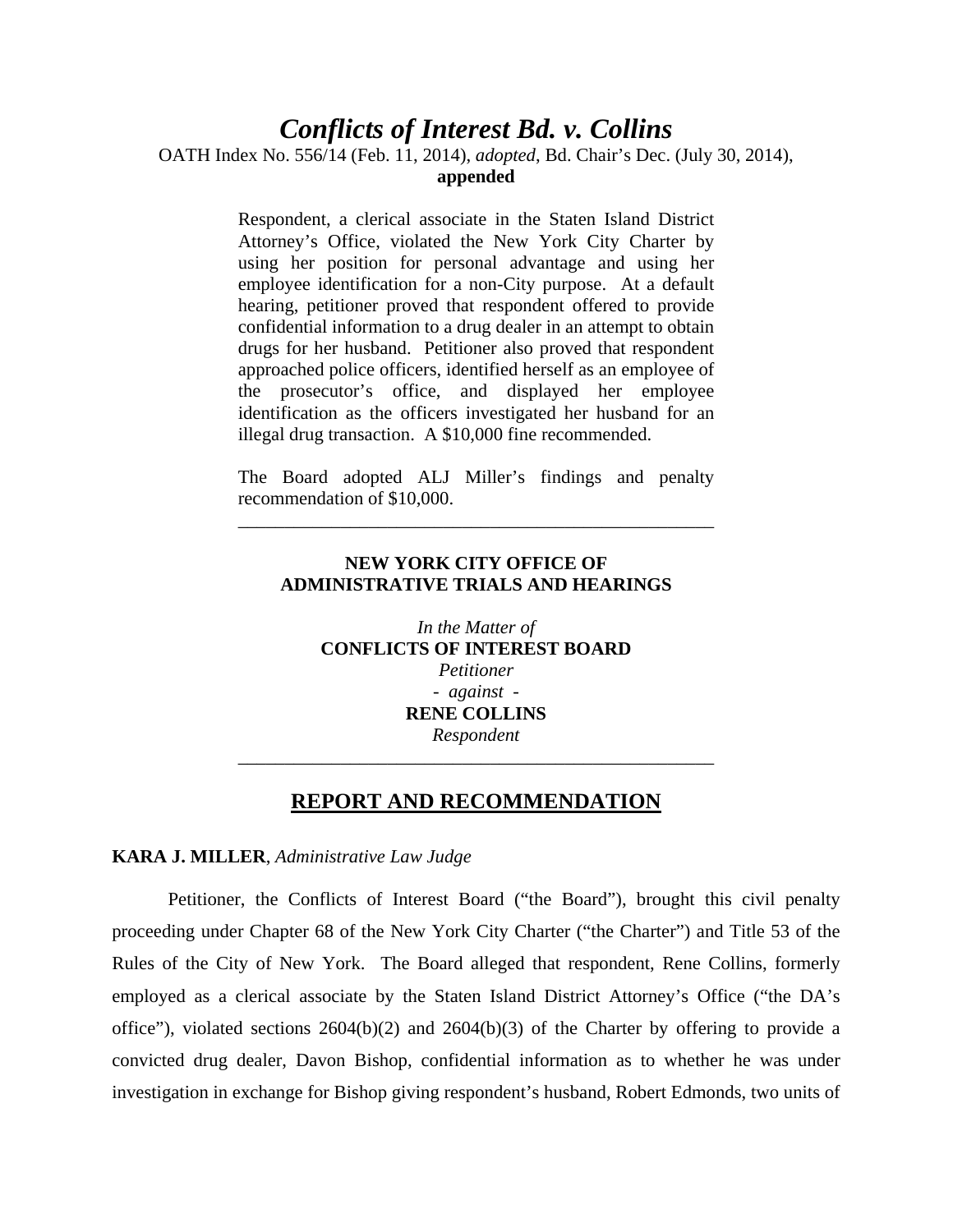crack cocaine in January 2013. Petitioner further alleged that, in February 2013, when New York Police Department ("NYPD") detectives tried to arrest Edmonds outside respondent's residence, after Edmonds had been observed buying crack cocaine, respondent showed her DA's office identification to the detectives in an attempt to prevent the arrest of her husband (ALJ Ex. 1) Respondent submitted an answer denying the charges (ALJ Ex. 2).

 The record established that the petition and notice of hearing were served properly upon respondent at her last known address by first class and certified mail, return receipt requested (ALJ Exs. 1, 3). The notice of hearing advised respondent of the date, time and place of the settlement conference and trial, her right to representation, and the consequences of a failure to appear at trial (ALJ Ex. 3).

Respondent did not appear at the settlement conference scheduled for October 30, 2013. On November 6, 2013, Erica Gray-Nelson, respondent's counsel, filed a motion to withdraw as counsel, in which she stated that respondent was not responding to her telephone calls or letters. On November 21, 2013, I held a conference call with respondent, Ms. Gray-Nelson, and Ms. Miller, counsel for petitioner, in which respondent agreed to have Ms. Gray-Nelson remain as her attorney and the trial was adjourned to January 8, 2014 (Tr. 8-9).

Despite participating in the conference call where the new hearing date was selected, respondent failed to appear for the hearing on January 8, 2014. Ms. Gray-Nelson appeared on January 8 and said that respondent had told her during a telephone conversation the day before that she would appear for trial as scheduled. However, on the morning of January 8, respondent left Ms. Gray-Nelson a voicemail message indicating that she would not be present at trial, alluding to some commuting issues with the Staten Island Ferry (Tr. 7-8). At 10:10 a.m., forty minutes past the scheduled start time of the hearing, I found respondent in default based upon her written and actual notice of the hearing, her demonstrated reluctance to participate, and her failure to appear. I also granted Ms. Gray-Nelson's motion to be relieved as counsel (Tr. 8-9).

 For the reasons presented below, I find that petitioner proved the charges and recommend a fine of \$10,000.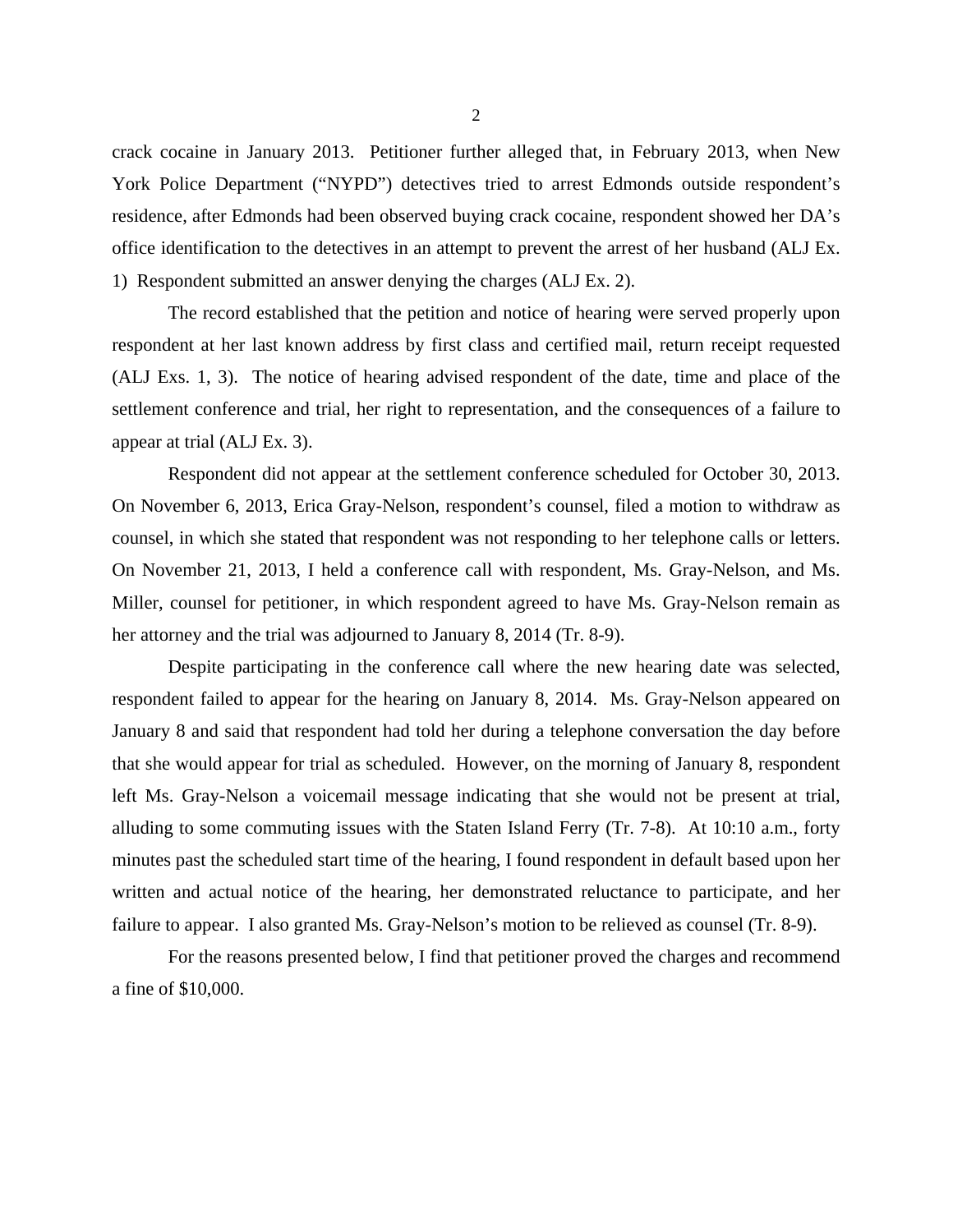#### **ANALYSIS**

 At the hearing, petitioner relied on documentary evidence and testimony from NYPD Detective Nicholas Velez and Deputy Chief David Frey of the DA's Investigation Bureau. Both witnesses were credible.

 Velez testified that he participated in an undercover "buy-and-bust operation" in the West Brighton area of Staten Island on February 16, 2013, with Detective Del Prete (Tr. 13). Shortly after 6:00 p.m. that day, Del Prete provided Velez with the description of a man, later identified as respondent's husband, Edmonds, who had purchased drugs from Bishop in a hand-to-hand exchange on the corner of Broadway and Seneca Street (Pet. Ex. 1; Tr. 15). Velez spotted Edmonds, saw him get into a car, and followed the car to an address on Seneca Street, where respondent lives (Tr. 15-16; Pet. Ex. 1). Edmonds went into his house and the undercover officers waited outside (Tr. 16).

When Edmonds came out of the house, undercover officers approached him, identified themselves, and checked him for weapons (Tr. 16). According to Velez, respondent came out of her house "yelling" and telling the police to get away from her husband (Tr. 16). Velez recalled that respondent had her employee identification in her hand and she said that she worked for the DA's office (Tr. 16-17). Velez tried to talk to respondent but she was "very irate" and "continuously" yelling that she worked for District Attorney Daniel Donovan (Tr. 17). The police did not recover any drugs or contraband from Edmonds and after reviewing his identification, the officers left the scene (Pet. Ex. 2; Tr. 17).

Upon receiving word that Velez had stopped Edmonds in front of a house on Seneca Street, Del Prete went to that location and recognized Edmonds as the person who appeared to have purchased the drugs from Bishop (Pet. Ex. 2). Del Prete also saw respondent stating that she worked in the DA's office, the police had no right to be on her property, and "You know me! My husband hasn't done anything wrong" (Pet. Ex. 2). At the time, Del Prete did not recognize respondent but the next day he recalled that she was someone he recognized from the DA's office (Pet. Ex. 2).

According to Del Prete's report about the incident, he saw Edmonds purchase what appeared to be two ziplock bags of crack cocaine from a man, later identified as Devon Bishop, in exchange for an unknown amount of money about 6:00 p.m. on February 16 (Pet. Ex. 2).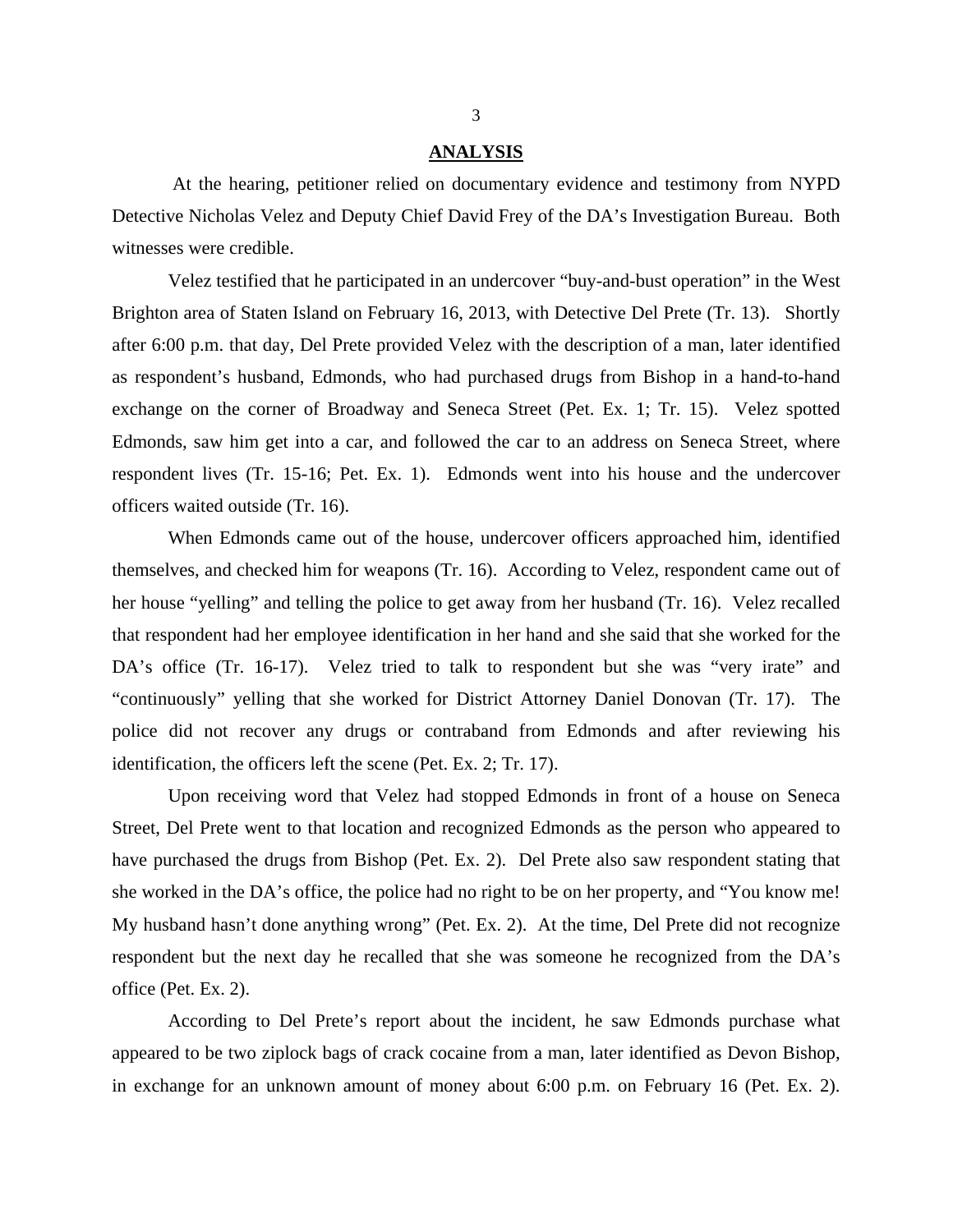After the exchange, Del Prete stopped Bishop and recovered 43 ziplock bags of crack cocaine from him (Pet. Ex. 2).

After this incident, the Investigation Bureau of the DA's office obtained a search warrant for Bishop's cell phone records. The records were reviewed to see if there was any prior relationship between Bishop and Edmonds (Tr. 25). According to the cell phone records there were dozens of text messages from Edmonds to Bishop from December 2012 to February 2013 (Pet. Ex. 4; Tr. 29). There were also more than two dozen text messages from respondent to Bishop (Pet. Ex. 4).

For example, on February 20, 2013, four days after the police arrested Bishop in possession of a large quantity of cocaine, respondent sent the following text to Bishop, "Hi ita robs wife can u give him 2 til tomorrow or friday will give u 60 in return" (Pet. Ex. 4). The next day, respondent texted Bishop, asking him to "lend him 2 more" and said that she would have "120" when she saw him the following day (Pet. Ex. 4). Less than ten minutes later, respondent texted Bishop, "Also pleas delete my texs thanx" (Pet. Ex. 4).

Respondent sent Bishop more text messages in January 2013 (Pet. Ex. 4). On January 22, she wrote, "Hey its robs wife can u give him 2 on the arm till tomorrow nite nd give him ur full name (real name) nd I will chek it out tomorrow nd let u know if any surprises cummn k" (Pet. Ex. 4). The next day respondent texted Bishop, "Hi its Rene I didn't go to work today im sick so I wil check tomorrow for u also I wil hav ur money before 9 tonite" (Pet. Ex. 4).

Deputy Chief Frey, a long-time employee of the DA's office, testified that the texts indicated that respondent was arranging for illegal drug transactions with a known dealer (Tr. 31). Frey explained that "2 on the arm" meant that respondent was asking Bishop to give her husband drugs for free (Tr. 30, 32). When respondent asked the dealer for his real name and offered to "check tomorrow" if there were any "surprises," she was offering a quid pro quo; in exchange for the drugs she would find out whether Bishop was the subject of any narcotics investigations (Tr. 30-31). According to Frey, that interpretation was supported by the next day's text where respondent informed Bishop that she was out sick and she would "check tomorrow," implying that she was going to use her position at the DA's office to check for confidential information on Bishop's behalf (Tr. 31).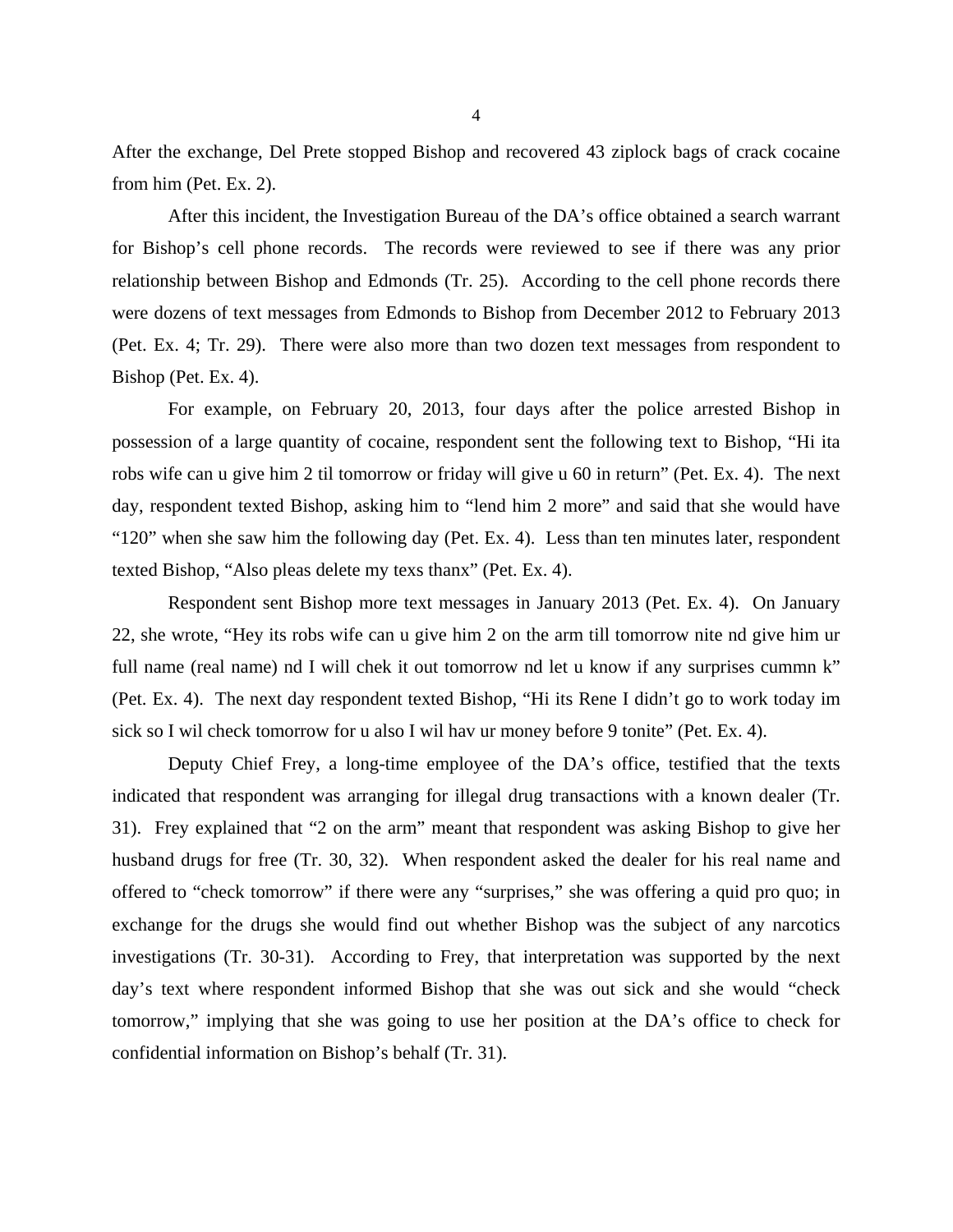According to Frey, respondent was a clerical associate in the Human Resources unit of the DA's office (Tr. 21). Her responsibilities included administering the payroll (Tr. 21). Respondent, who previously worked as a paralegal in the Criminal Court unit, was also one of the employees assigned on a rotating basis to the District Attorney's desk as a secretary when his secretary went to lunch (Tr. 21, 32).

 For the January 2013 incident where respondent asked a drug dealer to give her husband drugs in exchange for confidential information from the DA's office, petitioner accused respondent of engaging in a private transaction that conflicted with her official duties, in violation of section 2604(b)(3) of the Charter. For the February 2013 incident, where respondent allegedly displayed her employee identification and referred to her position in the DA's office when the police confronted her husband in front of their home, petitioner accused respondent of engaging in private business that conflicted with her official business and using her position for personal advantage, in violation of sections 2604(b)(2) and 2604(b)(3) of the Charter.

Under the Charter, "No public servant shall engage in any business, transaction or private employment, or have any financial or other private interest, direct or indirect, which is in conflict with the proper discharge of his or her official duties." Charter § 2604(b)(2) (Lexis 2013). The Board's rules provide that "it shall be a violation of section 2604(b)(2) for any public servant to use City letterhead, personnel, equipment, resources, or supplies for a non-City purpose." 53 RCNY § 1-13(b) (Lexis 2013). The Charter further prohibits any public servant from using his or her position for "any financial gain, contract, license, privilege or other private or personal advantage, direct or indirect . . . ." Charter  $\S\S 2604(b)(3)$  (Lexis 2013).

Here, the well documented and credible evidence presented that respondent used her position as a public servant for personal gain. Viewed in their entirety, the text messages reveal that respondent arranged for drug transactions on behalf of her husband. The undisputed evidence also supported petitioner's conclusion that respondent sought drugs for her husband in exchange for confidential information that respondent had access to as an employee of the DA's office. This demonstrated that respondent used her position for direct or indirect personal advantage, in violation of section 2604(b)(3) of the Charter.

Similarly, the evidence showed that respondent displayed her employee identification and invoked her position in the DA's office as the police were confronting her husband during an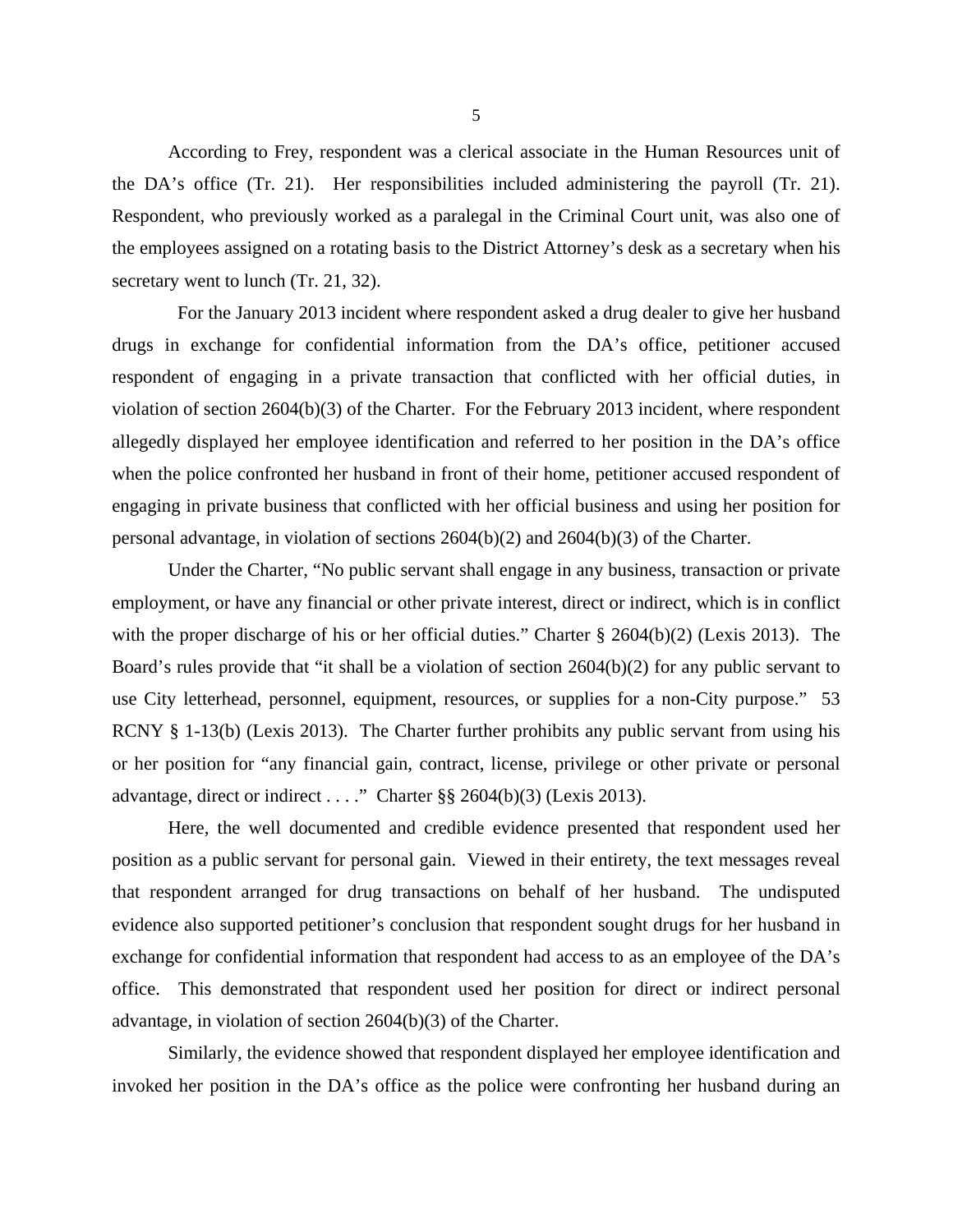active narcotics investigation. It is unclear from the record whether respondent's actions had any impact on the police. The police reasonably suspected that respondent's husband was involved in a drug transaction – moments earlier they saw him receive two ziplock bags, containing what appeared to be crack cocaine, during a hand-to-hand exchange, involving a known drug dealer. However, the officers did not find any drugs on respondent's husband when they searched him as he walked out of his house and they did not arrest him after checking his identification. Yet it is clear that respondent attempted to influence the police officers as they were carrying out their duties when she displayed her employee identification for a non-City purpose and used her employment with the DA's office for her personal advantage, in violation of sections 2604(b)(2) and 2604(b)(3) of the Charter.

Accordingly, the charges should be sustained.

# **FINDINGS AND CONCLUSIONS**

- 1. Respondent was properly served with charges and notice of the hearing.
- 2. Petitioner proved that respondent attempted to use her position for personal advantage by offering to provide confidential information to a drug dealer in exchange for narcotics, in violation of section 2604(b)(3) of the Charter.
- 3. Petitioner proved that respondent displayed her employee identification for a non-City purpose, in violation of section  $2604(b)(2)$  of the Charter.
- 4. Petitioner proved that respondent attempted to use her position for personal advantage, in violation of section 2604(b)(3) of the Charter, when she identified herself to the police as an employee of the District Attorney's office as the officers investigated her husband for participating in a drug transaction.

### **RECOMMENDATION**

 Petitioner seeks a total penalty of \$10,000 for respondent's violations of the Charter. That is appropriate.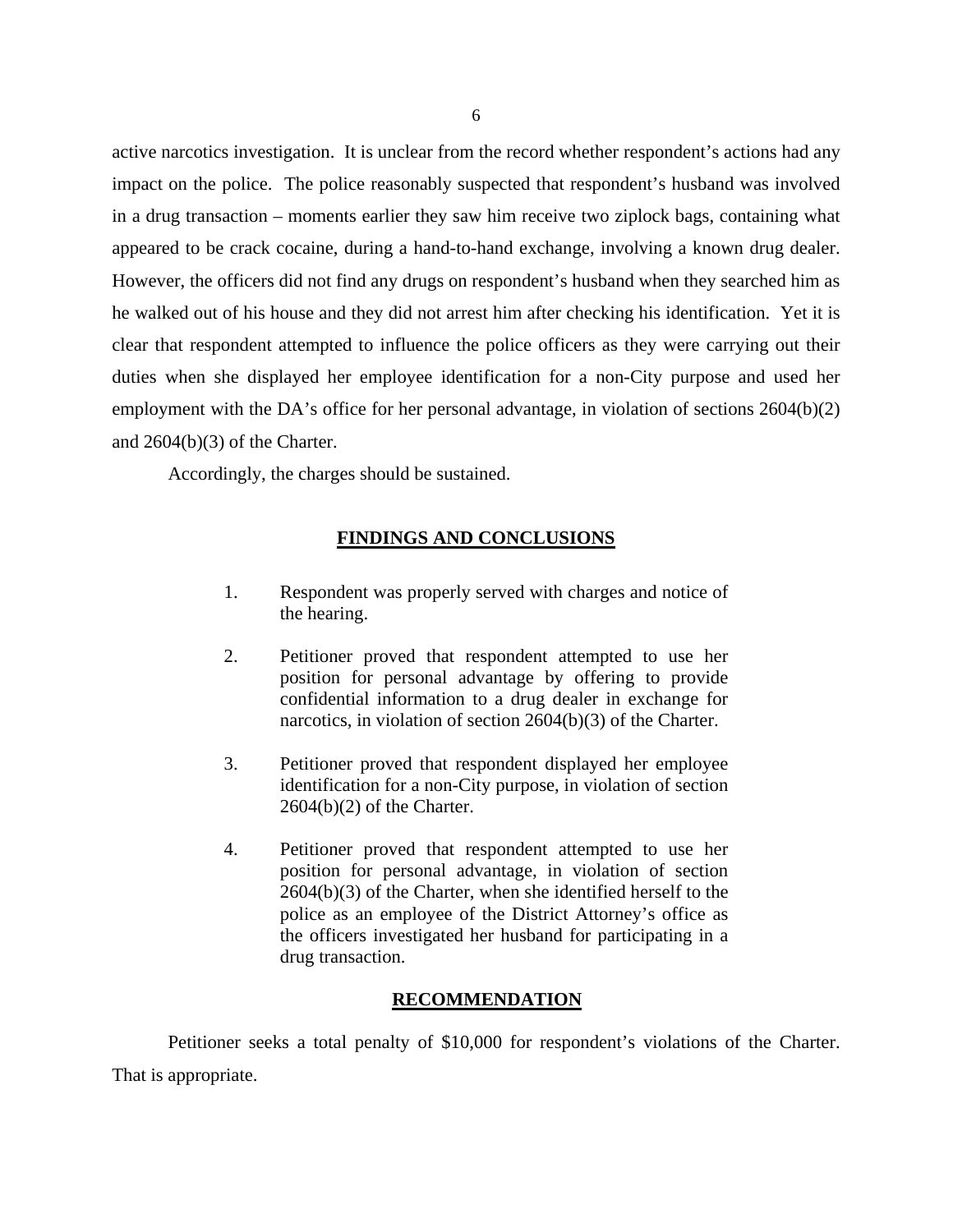In support of its penalty request, petitioner cited two cases (Tr. 37, 39). In *Conflicts of Interest Board v. Maldonado*, OATH Index No. 1323/11 (Apr. 4, 2011), *adopted*¸ Bd. Chair's Dec. (Dec. 8, 2011), the Board fined a building inspector \$2,500 for displaying his badge to a police sergeant, identifying himself as an "inspector," and requesting courtesy for his son who had been arrested for jumping a turnstile. Though the display of the badge and identifying himself as an inspector were two different violations of the Charter, the Board imposed one fine of \$2,500 because the violations occurred during the same course of conduct and it was unclear whether the inspector displayed his badge in response to a request by the police. In *Conflicts of Interest Board v. Smart*, OATH Index No. 2588/09 (June 30, 2009), *adopted*, Bd. Dec. (Nov. 23, 2009), a former eligibility specialist for the Human Resources Administration was fined \$10,000 after a default hearing, for using a secure database in an attempt to steal a victim's identity to obtain a cell phone contract and credit card.

Here, respondent's actions were similar to the misconduct in *Smart* and a comparable fine is appropriate. Respondent did not appear at the hearing, no mitigating circumstances were presented and none are apparent from the record. Moreover, respondent's actions, especially her attempt to use her position to assist a drug dealer, were fundamentally at odds with the mission of her agency. Respondent breached her employer's trust and engaged in conduct that was directly opposed to the agency's law enforcement role. And unlike the inspector in *Maldonado*, respondent did not engage in a momentary lapse in judgment. Rather, like the eligibility specialist in *Smart*, respondent made a calculated decision on more than one occasion to use her position for personal advantage.

Accordingly, I recommend that the Board fine respondent \$10,000.

 Kara J. Miller Administrative Law Judge

February 11, 2014

SUBMITTED TO:

**ANDREW IRVING**  *Acting Chair*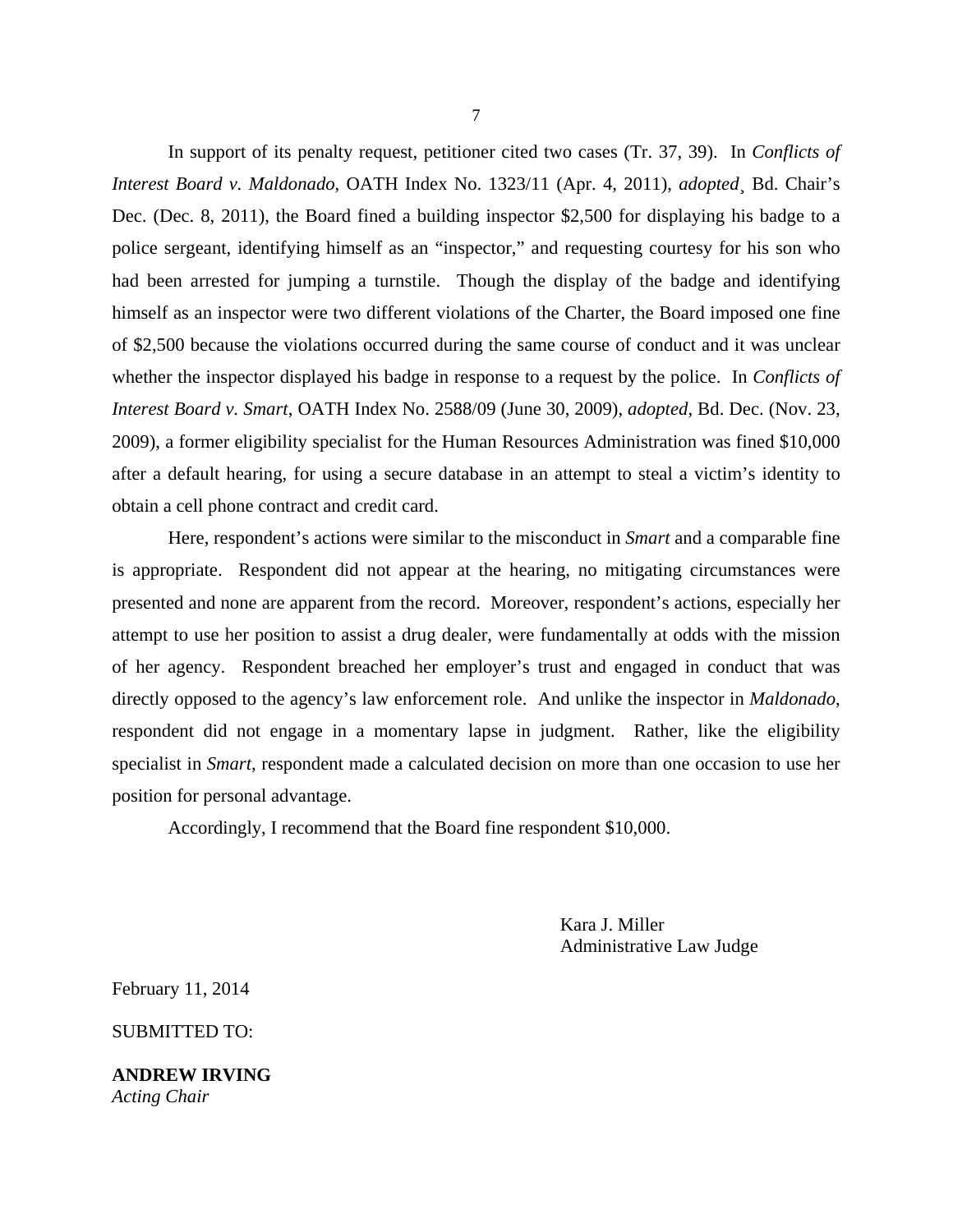APPEARANCES:

## **CAROLYN LISA MILLER, ESQ.**

*Attorney for Petitioner*

*No appearance for Respondent*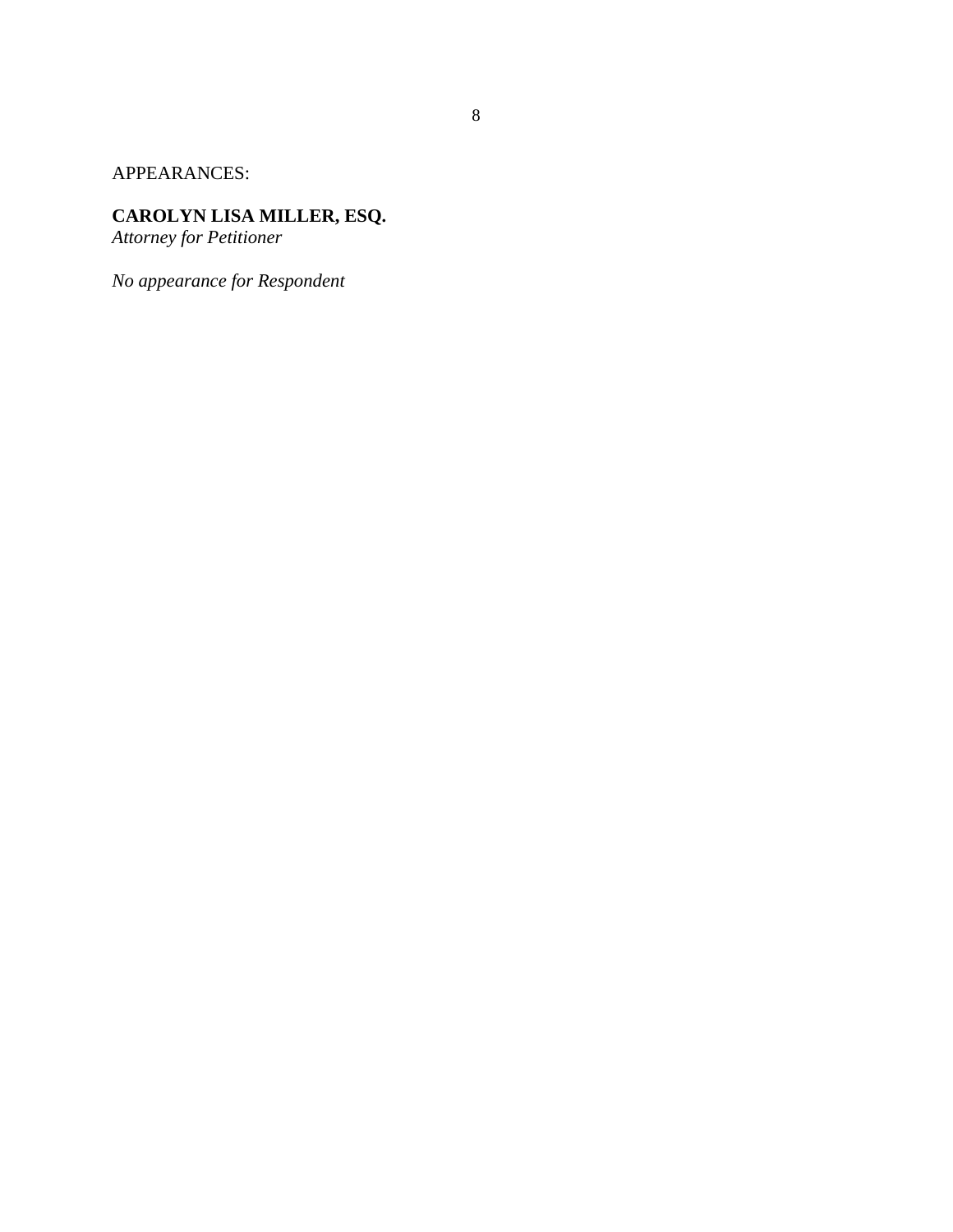In the Matter of

**RENE COLLINS** 

 $\mathbf{X}$ 

**COIB Case No. 2013-258** 

 **OATH Index No. 556/14** 

Respondent.

#### $\mathbf{X}$

# **FINAL FINDINGS OF FACT, CONCLUSIONS OF LAW, AND ORDER**

Upon consideration of all the evidence presented in this matter, and of the full record, and all papers submitted to, and rulings of, the Office of Administrative Trials and Hearings ("OATH"), the Conflicts of Interest Board (the "Board") hereby adopts the findings of fact and conclusions of law contained in the annexed Report of OATH Administrative Law Judge ("ALJ") Kara J. Miller dated February 11, 2014 (the "Report"), in the above-captioned matter. As recommended in the Report, and as further explained herein, the Board imposes a fine of \$10,000 upon Respondent for violating Chapter 68 of the City Charter, the City's conflicts of interest law.

This enforcement matter involves a former clerical associate for the Staten Island District Attorney's Office (the "DA's office") who offered to provide a convicted drug dealer confidential information as to whether he was under investigation, in exchange for his giving Respondent's husband two units of crack cocaine. In addition, when detectives tried to arrest Respondent's husband outside her home after he was seen buying crack cocaine, Respondent showed her DA's office identification to the detectives in an attempt to prevent her husband's arrest. By offering confidential information to a convicted drug dealer and by attempting to use her City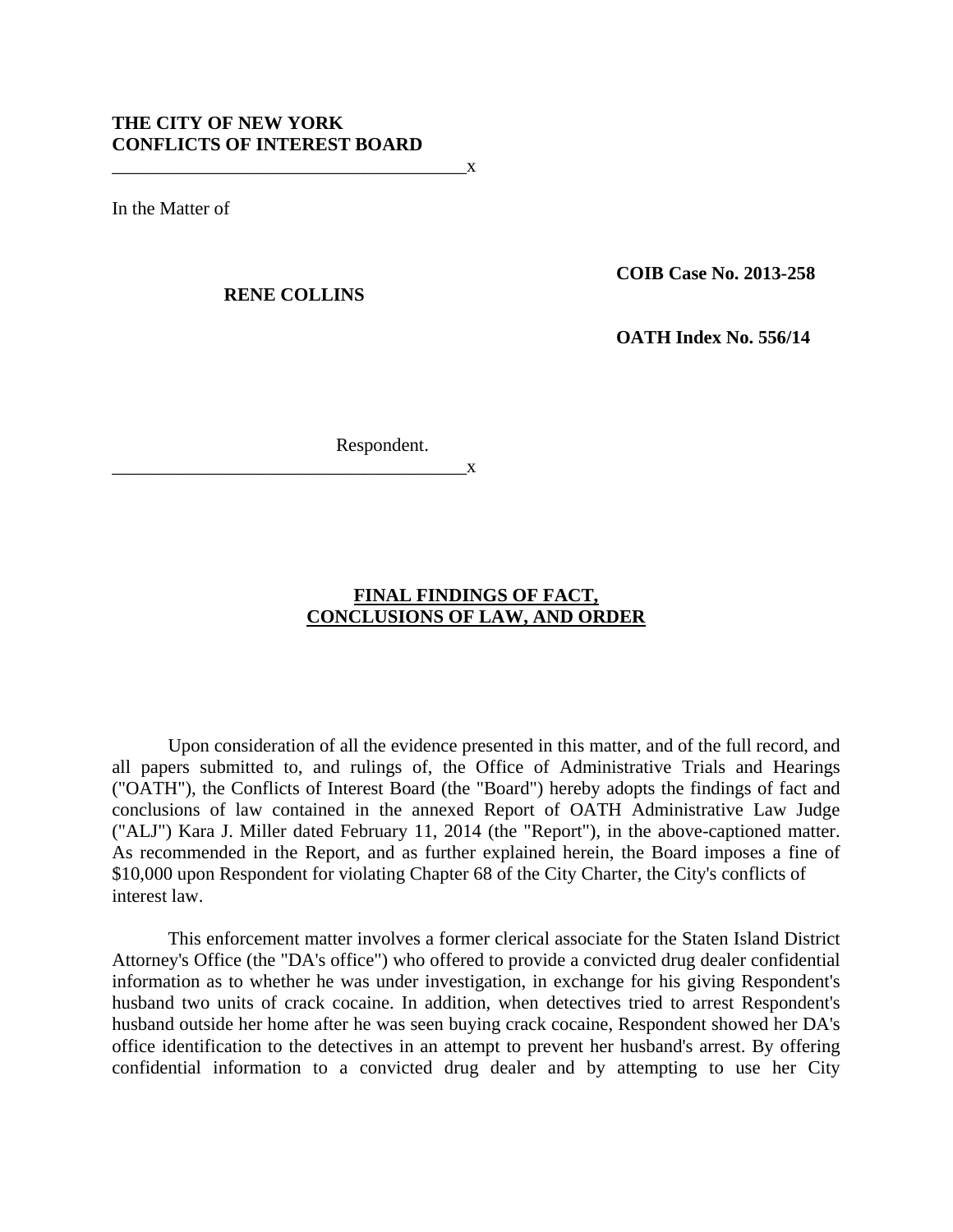identification to impede the arrest of her husband, Respondent violated the following provisions of the City's conflicts of interest law and rules of the Board:

#### New York City Charter §2604(b)(2)

This section states:

"No public servant shall engage in any business, transaction or private employment, or have any financial or other private interest, direct or indirect, which is in conflict with the proper discharge of his or her official duties."

#### Board Rules Section 1-13(b)

This section, interpreting Charter Section 2604(b)(2), states that:

"Except as provided in subdivision (c) of this section, it shall be a violation of City Charter §2604(b)(2) for any public servant to use City letterhead, personnel, equipment, resources, or supplies for any non-City purpose."

#### New York City Charter §2604(b)(3)

This section states:

"No public servant shall use or attempt to use his or her position as a public servant to obtain any financial gain, contract, license, privilege or other private or personal advantage, direct or indirect, for the public servant or any person or firm associated with the public servant."

Petitioner served Respondent with a Notice of Petition on August 26, 2013, alleging that Respondent violated Charter Sections 2604(b)(2) and (b)(3). The Petition sets forth, in its three Causes of Action, the two above-described violations of the City Charter, namely, Respondent's offer to use her position in the DA's office to obtain confidential information in exchange for drugs for her husband and her use of her City identification and her invoking her City position to impede her husband's arrest.

As the record herein demonstrates, and as ALJ Miller found, Respondent was given the opportunity to challenge the allegations about her conduct, but failed to answer the Petition and did not appear for the hearing scheduled for January 8, 2014, thus properly leading ALJ Miller to find her in default and to proceed with the hearing as an inquest.

By way of background into Respondent's failure to appear, the Report noted that Respondent failed to appear for her October 30, 2013, settlement conference, despite receiving a notice of hearing advising Respondent of the date, time, and place of the conference. The notice of hearing also included the date, time, and place of trial, advised Respondent of her right to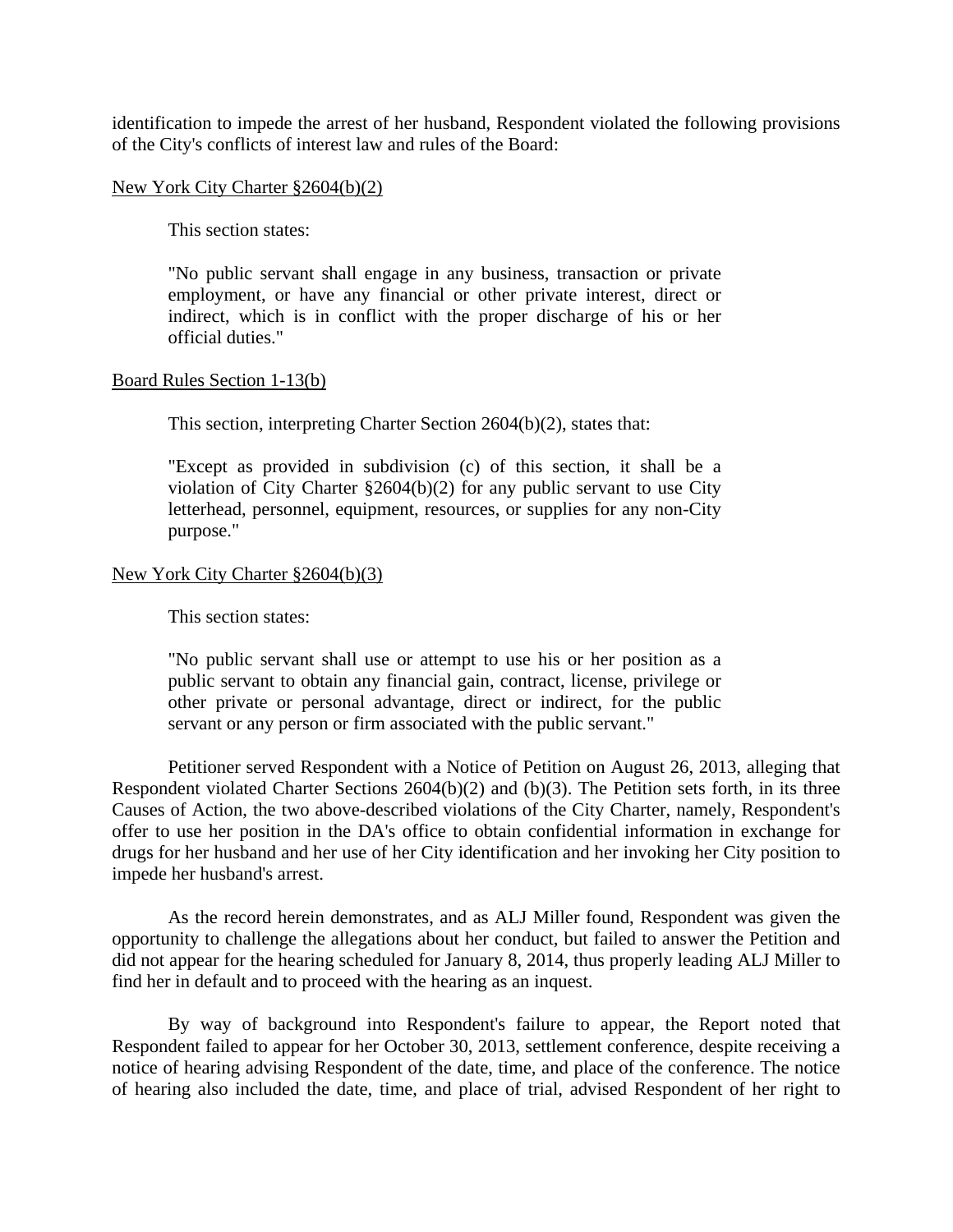representation, and explained the consequences for failing to appear for trial. On November 21, 2013, Respondent took part in a conference call with ALJ Miller, counsel for Petitioner, and counsel for Respondent during which the parties agreed to adjourn trial until January 8, 2014. The day before trial, Respondent told her counsel in a phone conversation that she would appear for the scheduled trial. The morning of the trial, however, Respondent left her counsel a voicemail stating that she would not be at the trial because of an issue with her commute.

The evidence presented at the hearing included documentary evidence, as well as testimony by David Frey, a deputy chief of investigation at the DA's office, and Nicholas Velez, a Staten Island narcotics detective for the NYPD. On February 16, 2013, undercover officers, including Velez, approached Robert Edmonds, Respondent's husband, in front of his home. Edmonds had been spotted by police purchasing drugs from Davon Bishop earlier that day in the West Brighton area of Staten Island. As police patted down Edmonds to check for any weapons on his person, Respondent came out of the house yelling and telling police to get away from her husband. Respondent had her government identification in her hand and repeatedly told police she worked for the DA's office. No drugs were found on Edmonds during this incident and he was not arrested. Following the incident, however, the Investigation Bureau of the DA's office obtained a search warrant for Bishop's cell phone records "to see if there was any prior relationship between Bishop and Edmonds" (ALJ Report 3). The records revealed more than two dozen text messages from Respondent to Bishop, including several messages evidencing a proposal whereby Bishop would give Edmonds two units of crack cocaine in exchange for Respondent finding out, via confidential information at the DA's office, whether Bishop was then being investigated. At the conclusion of the inquest Petitioner requested a fine of \$10,000.

ALJ Miller issued her Report on February 11, 2014, and found, as Petitioner had alleged, that Petitioner had properly served the Respondent with the charges and notice of hearing, that Respondent displayed her employee identification for a non-City purpose in violation of Charter Section  $2604(b)(2)$ , as interpreted by Board Rules Section 1-13(b), and that Respondent attempted to use her City position to obtain a personal advantage for her husband, namely, crack cocaine, in violation of Charter Section 2604(b)(3). ALJ Miller recommended a fine of \$10,000, the same amount sought by petitioner. ALJ Miller found the \$10,000 fine was in line with precedent in two related prior cases. In *COIB v. Maldonado,* OATH Index No. 1323/11, COIB Case No. 2010-548 (Dec. 8, 2011), the Board fined a building inspector \$2,500 for displaying his badge to a police sergeant, identifying himself as an "inspector," and requesting courtesy for his son who had been arrested for jumping a turnstile. In *COIB v. Smart,* OATH Index No. 2588/09*,*  COIB Case No. 2008-861 (Nov. 23, 2009), a former eligibility specialist for the Human Resources Administration was fined \$10,000 after a default hearing, for attempting to steal a victim's identity from a secure database.

Following the issuance of the Report on February 11, 2014, the Board sent a copy of the Report to Respondent on March 3, 2014, and reminded her of the opportunity to submit to the Board any comments she might wish to make on the Report. Respondent's comments offer transportation excuses for missing the hearing; offer no rebuttal of the charge that she identified herself by her City position to the detectives who came to her home; suggest that someone else at her office may have been helping the drug dealer in question; and state that the text messages on her phone of the offer to provide confidential information in exchange for drugs for her husband